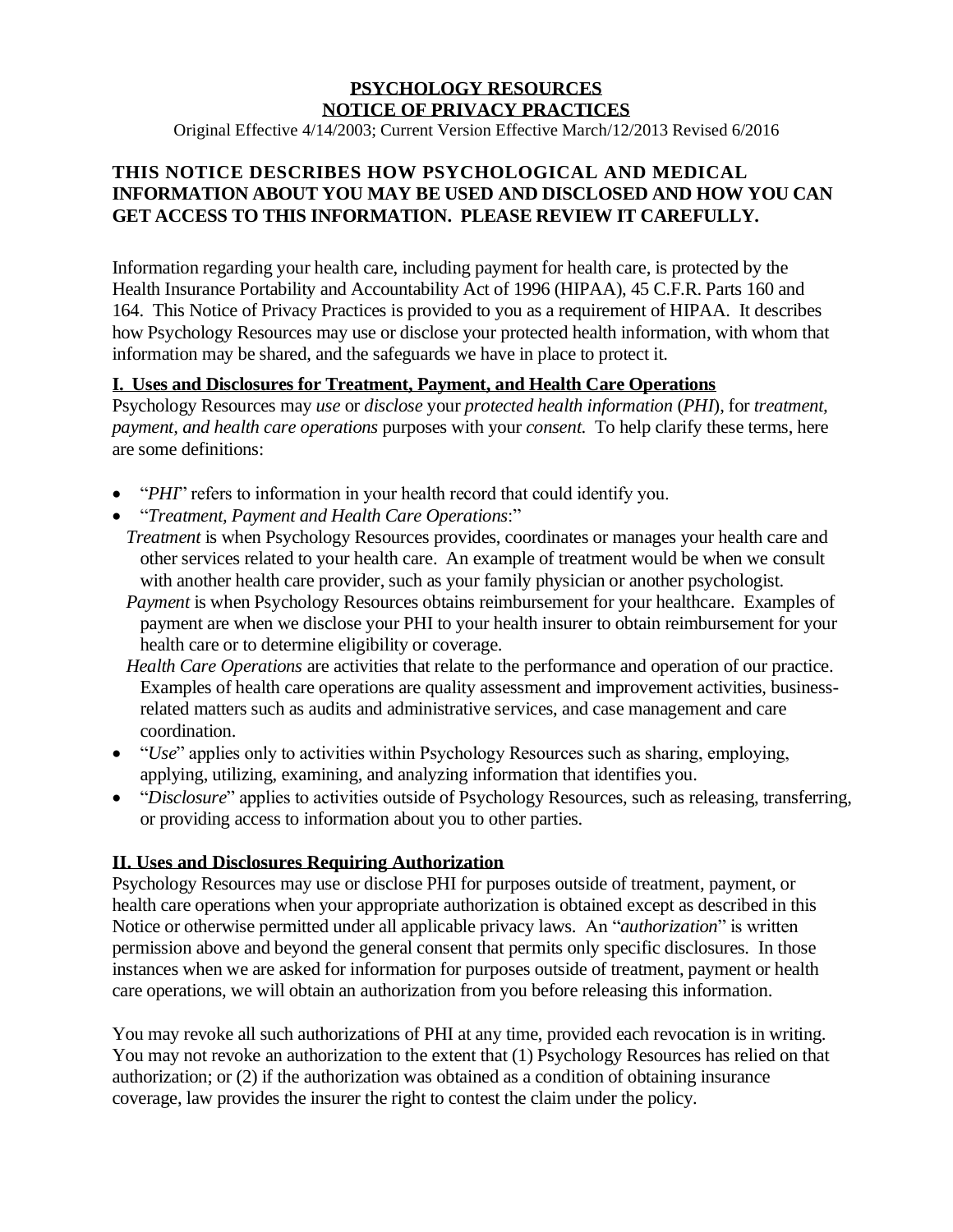Psychology Resources is required to obtain your written consent for disclosures that constitute a sale of your PHI or disclose information about you for marketing purposes. Neither is the practice of Psychology Resources.

Psychology Resources has not and does not engage in fundraising efforts. If this changed you would have the right to opt out of receiving such communication.

If Psychology Resources intends to send you communications concerning treatment alternatives or other health-related products or services, or intends to conduct notifications for which the program receives financial remuneration in exchange for making the communication, you will be informed of that intent and of your right to opt out of receiving such communication. It is not the practice of Psychology Resources to engage in such activities.

Authorization is required for most uses and disclosures of psychotherapy notes.

## **III. Uses and Disclosures with Neither Consent nor Authorization**

Psychology Resources may use or disclose PHI without your consent or authorization in the following circumstances:

- *Child Abuse* If Psychology Resources, in the performance of our occupational duties, have reasonable cause to suspect that a child has suffered harm as a result of child abuse or neglect, we must immediately report the harm to the appropriate authority.
- *Adult and Domestic Abuse* If Psychology Resources, in the performance of our occupational duties, have reasonable cause to believe that a vulnerable adult suffers from abandonment, exploitation, abuse, neglect, or self-neglect, then we must report the belief to the appropriate authority. Psychology Resources also must report incidents of abuse of disabled persons disclosed to our office by you.
- *Health Oversight Activities* Psychology Resources may disclose PHI to the Alaska Board of Psychologist and Psychological Associate Examiners or to the Department of Community and Economic Development in proceedings conducted by the board or the department where the disclosure of confidential communications is necessary to defend against charges before the board or department.
- *Judicial and Administrative Proceedings* If you are involved in a court proceeding and a request is made for information about your diagnosis and treatment and the records thereof, such information is privileged under state law, and we will not release information without the written authorization of you or your legally appointed representative or a court order. The privilege does not apply when you are being evaluated for a third party or where the evaluation is court ordered. We will inform you in advance if this is the case.
- *Serious Threat to Health or Safety* Psychology Resources may disclose PHI where you communicate an immediate threat of serious physical harm to an identifiable victim. If you present an imminent risk of serious harm to yourself, we may disclose information necessary to protect you.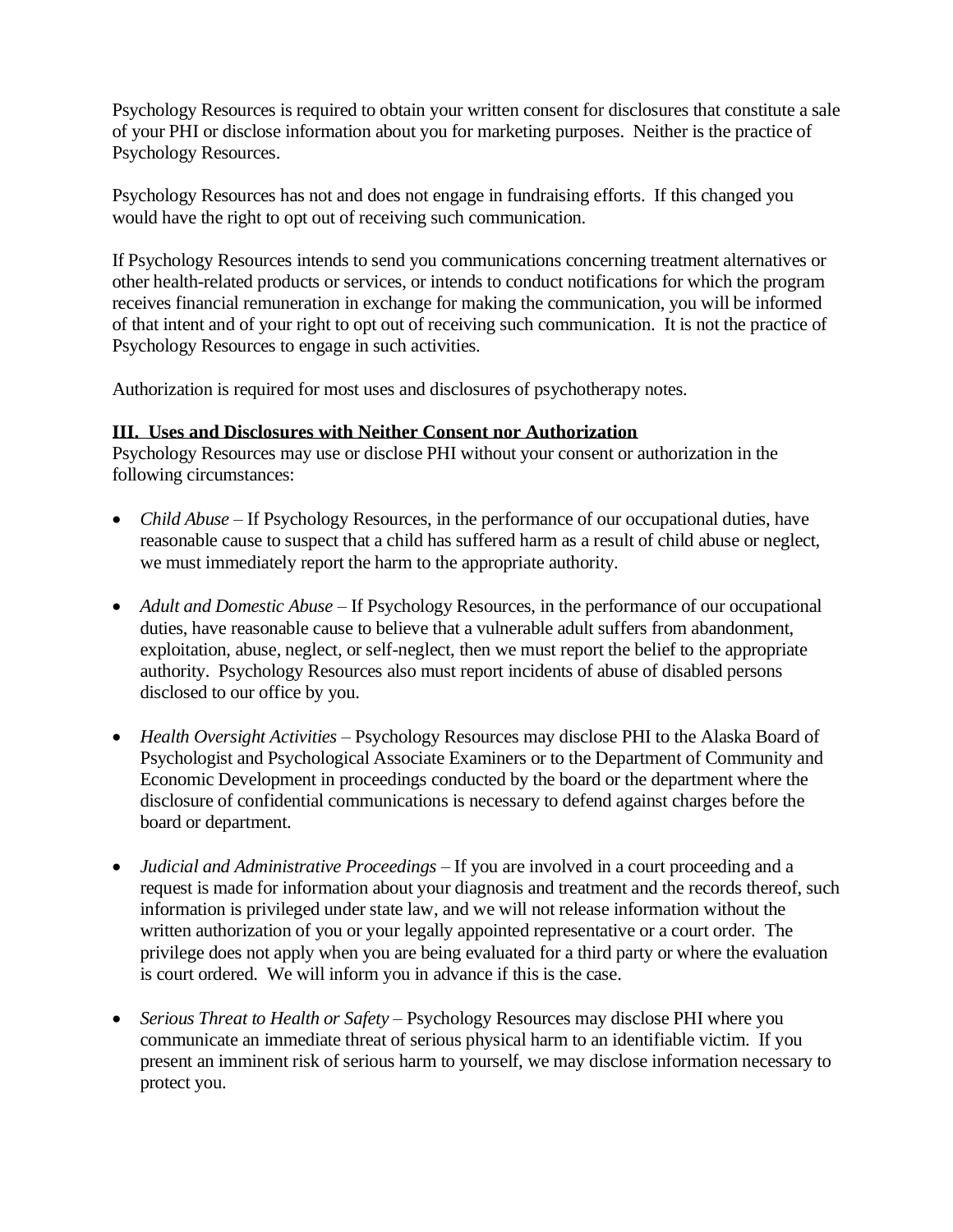- *Internal Communication* Psychology Resources may use your information internally for treatment purposes, in accordance with state and federal law. For example, one staff member may disclose health information to another staff member to coordinate your care.
- *Pursuant to an Agreement with a Business Associate –* Psychology Resources may disclose your protected health information without your consent to obtain legal, financial or business support services as long as there is a business associate agreement in place.

#### **IV. Patient's Rights and Psychologist's Duties**

### Patient's Rights:

- *Right to Request Restrictions* You have the right to request restrictions on certain uses and disclosures of protected health information. However, Psychology Resources is not required to agree to a restriction you request.
- *Right to Receive Confidential Communications by Alternative Means and at Alternative Locations* – You have the right to request and receive confidential communications of PHI by alternative means and at alternative locations. (For example, you may not want a family member to know that you are seeing a clinician at Psychology Resources. On your request, we will send your bills to another address.) Psychology Resources will only use methods of communication that we have deemed as secure in order to protect your PHI.
- *Right to Inspect and Copy Your Own Healthcare Information* You have the right to inspect or obtain a copy (or both) of your PHI in our mental health and billing records used to make decisions about you for as long as the PHI is maintained in the record. On your request, your clinician will discuss with you the details of the request process.
- *Right to Amend* You have the right to request an amendment of PHI for as long as the PHI is maintained in the record. Psychology Resources may deny your request. On your written request, we will discuss with you the details of the amendment process. If we deny your request for an amendment, you have a right to file a statement of your disagreement with us. If we prepare a rebuttal to your statement we will provide you with a copy of any such rebuttal.
- *Right to an Accounting* You generally have the right to receive an accounting of disclosures of PHI. This right applies to disclosures for purposes other than treatment, payment or health care operations as described in this Notice of Privacy Practices. On your request, your clinician will discuss with you the details of the accounting process. Psychology Resources is not required to account for disclosures prior to April 14, 2003 or for any period longer than six years prior to your request.
- *Right to file a complaint if you believe your privacy rights have been violated.* See the contact information at the end of this notice. We will not retaliate against you for filing a complaint.
- *Right to Choose someone to act for you* If you have given someone medical power of attorney or if someone is your legal guardian, that person can exercise your rights and make choices about your health information. Psychology Resources will make sure the person has this authority and can act for you before we take any action.